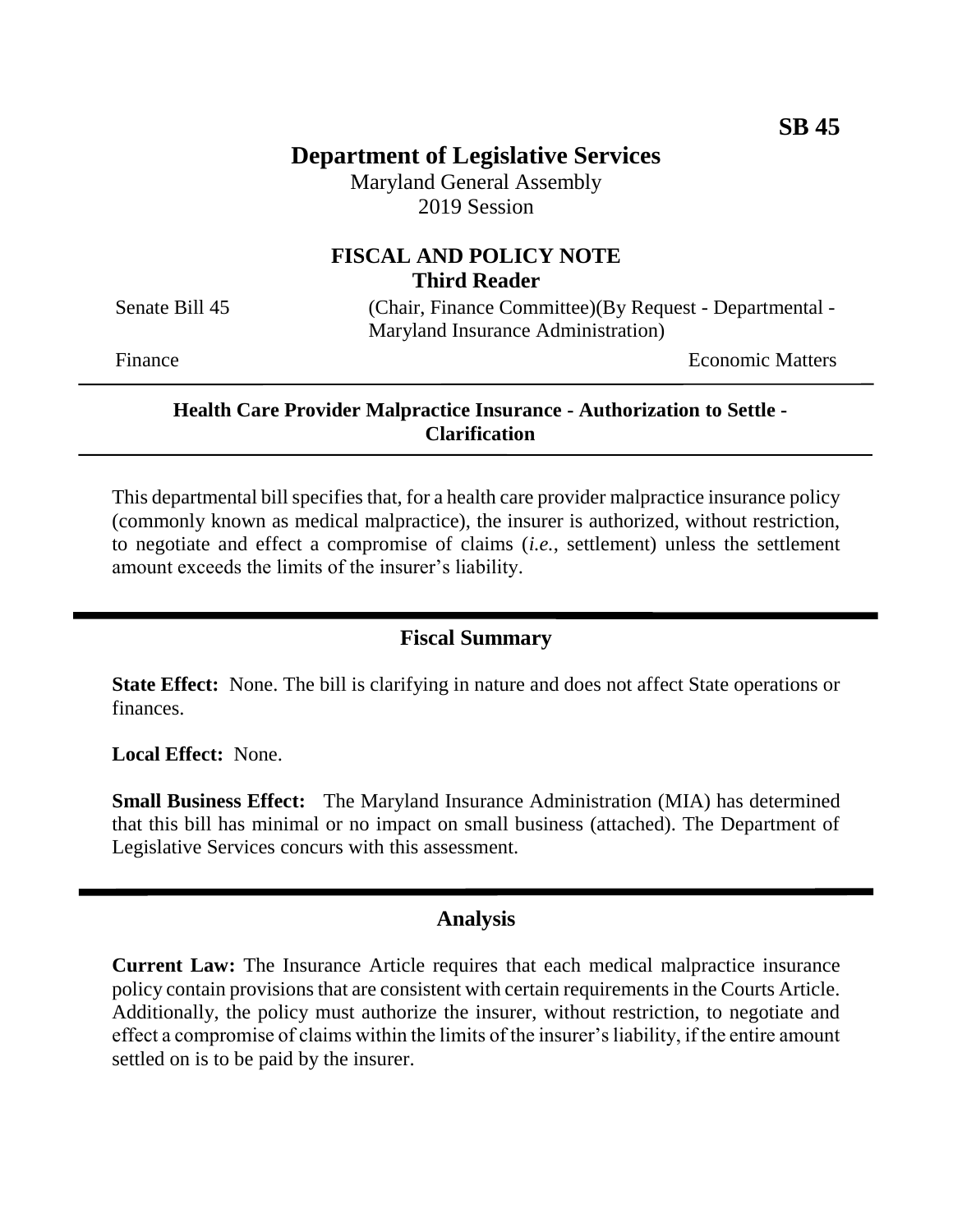Chapters 209 and 210 of 2016 authorized a medical malpractice insurance policy to include coverage for the defense of a health care provider in a disciplinary hearing arising out of the practice of the health care provider's profession if the cost of the included coverage is (1) itemized in the billing statement, invoice, or declarations for the policy and (2) reported to the Insurance Commissioner.

**Background:** MIA advises that the bill is intended to clarify an insurer's right to settle cases of medical malpractice. Specifically, some insurers interpret current law to mean that an insurer cannot settle a claim if the policy includes a deductible unless the policy includes a consent-to-settle clause as not all of the settlement would be paid by the insurer (the deductible would be paid by the policyholder). MIA advises that this is inconsistent with the intent of the statute. Therefore, the bill clarifies that an insurer may negotiate a settlement for any amount up to the liability limits of the policy.

The National Association of Insurance Commissioners (NAIC) reports that medical professional liability insurance, commonly known as medical malpractice insurance, covers bodily injury or property damage as well as liability for personal injury such as mental anguish. NAIC further reports that the complexity involved in discovering negligence related to medical malpractice results in higher premiums paid by insureds and a higher percentage of premiums being used to pay for defense and cost containment expenses. Medical liability insurers spend considerable funds to investigate and defend claims where there is an adverse patient outcome not resulting from negligence.

# **Additional Information**

**Prior Introductions:** None.

**Cross File:** None.

**Information Source(s):** Maryland Health Care Alternative Dispute Resolution Office; Maryland Insurance Administration; National Association of Insurance Commissioners; Department of Legislative Services

| <b>Fiscal Note History:</b> | First Reader - January 11, 2019 |
|-----------------------------|---------------------------------|
| sb/ic                       | Third Reader - February 1, 2019 |

Analysis by: Richard L. Duncan Direct Inquiries to:

(410) 946-5510 (301) 970-5510